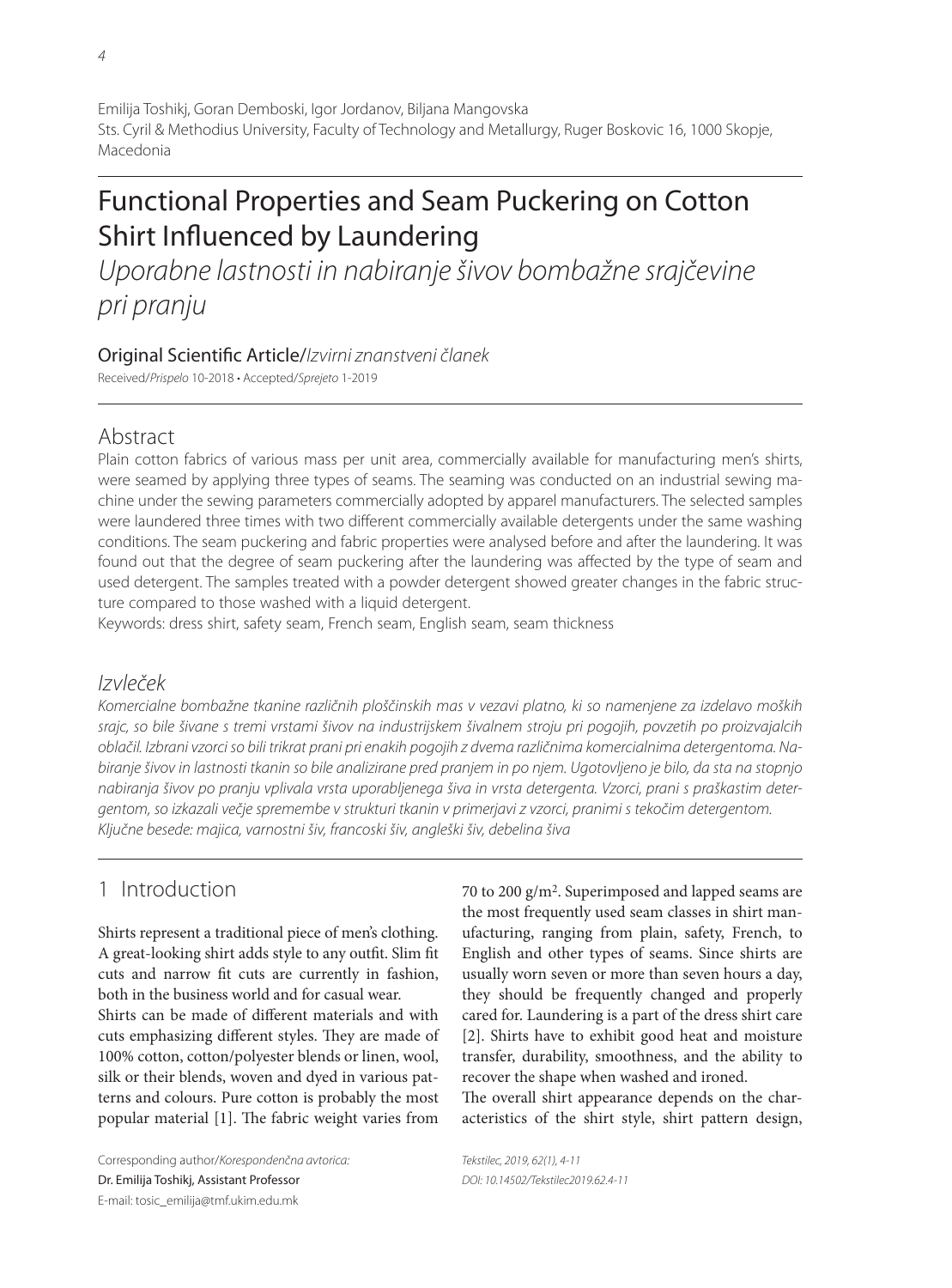fabric, quality of seams, final assembly and finishes. Shirt manufacturing includes choosing a suitable fabric, seam type and sewing parameters.

Seam pucker is one of the major problems the garment industry has been facing with for many years [3, 4]. Seam pucker appears when the sewing parameters and material properties are not chosen properly, thus reducing the garment quality. Factors affecting seam pucker are sewing thread and fabric characteristics, stitch formation, sewing thread tension, fabric feeding and seam type [5]. Seam thread properties, sewing parameters and their compatibility during the sewing have been investigated in several papers  $[6–12]$ . The effect of sewing parameters on seam pucker was examined most frequently [13, 14]. Researchers have been investigating the relationship between fabric sewability, optimization of sewing and fabric features to predict seam pucker [15, 16].

People prefer cotton shirts due to their softness and natural feeling; however, the soft-to-touch quality brings along less resilience and durability. The textile hand, hydrophilicity, friction and other properties are affected by the laundering  $[17, 18]$ . The shrinkage of a fabric after the laundering may have a considerable influence on seam pucker. To the best of our knowledge, the influence of seam type on seam pucker has been scarcely investigated [9], while the effects of laundering and detergent type on seam puckering were evaluated in our previous paper where the effects of seam type and laundering after 3 washing cycles on seam puckering and functional

properties of cotton/polyester shirt fabric were discussed [19]. It was concluded that the seam type and laundering affected seam puckering, irrespective of detergent type. The highest pucker grade (less puckering) after the laundering was noticed on the safety seam followed by the English and French seams. The aim of this investigation was to estimate the influence of seam type, laundering and detergent type on seam puckering, on the structural and mechanical properties, and on the air permeability of cotton shirt fabrics.

## 2 Materials and methods 2.1 Materials

Plain woven fabrics made of 100% cotton or of a cotton/Lycra blend, of white or light colour and various weight, intended for men's shirts were seamed and analysed. The seam types applied were as follows: safety seam, double lap of French seam and English seam (Figure 1). Fabric characteristics are shown in Table 1. The test specimens were prepared in warp direction according to the AATCC Test Method 88B.



*Figure 1: Investigated seam types*

| No.          | Fabric composition  | Colour         | Fabric<br>weight             | Fabric<br>thickness | Fabric density | $\lceil$ cm <sup>-1</sup> $\rceil$ | Linear<br>density [tex] |      |
|--------------|---------------------|----------------|------------------------------|---------------------|----------------|------------------------------------|-------------------------|------|
|              |                     |                | $\left[\frac{g}{m^2}\right]$ | [mm]                | Warp           | Weft                               | Warp                    | Weft |
| A            | 100% Cotton         | White          | 72.6                         | 0.22                | 53.3           | 33.7                               | 7.4                     | 10   |
| B            | 100% Cotton         | White          | 89.3                         | 0.22                | 57.0           | 35.7                               | 9                       | 9    |
| $\mathsf{C}$ | 100% Cotton         | White          | 97.2                         | 0.24                | 57.3           | 31.3                               | 14                      | 10   |
| D            | 100% Cotton         | White          | 106.7                        | 0.26                | 50.0           | 27.7                               | 12.5                    | 12.5 |
| E            | 100% Cotton         | Light colour   | 108.5                        | 0.24                | 47.3           | 29.7                               | 17                      | 14   |
| $\mathbf{F}$ | 100% Cotton         | <b>Stripes</b> | 114.2                        | 0.25                | 48.0           | 25.0                               | 14                      | 17   |
| G            | 100% Cotton         | Light colour   | 115.5                        | 0.33                | 50.0           | 36.0                               | 12.5                    | 14   |
| H            | 100% Cotton         | Light colour   | 115.9                        | 0.22                | 51.7           | 31.7                               | 14                      | 14   |
| I            | 100% Cotton         | Light colour   | 122.1                        | 0.24                | 42.7           | 23.0                               | 17                      | 20   |
|              | 97% Cotton/3% Lycra | Light colour   | 123.2                        | 0.35                | 53.3           | 27.0                               | 14                      | 20   |
| K            | 97% Cotton/3% Lycra | White          | 125.8                        | 0.29                | 57.3           | 27.0                               | 12.5                    | 17   |

*Table 1: Structural properties of reference fabrics*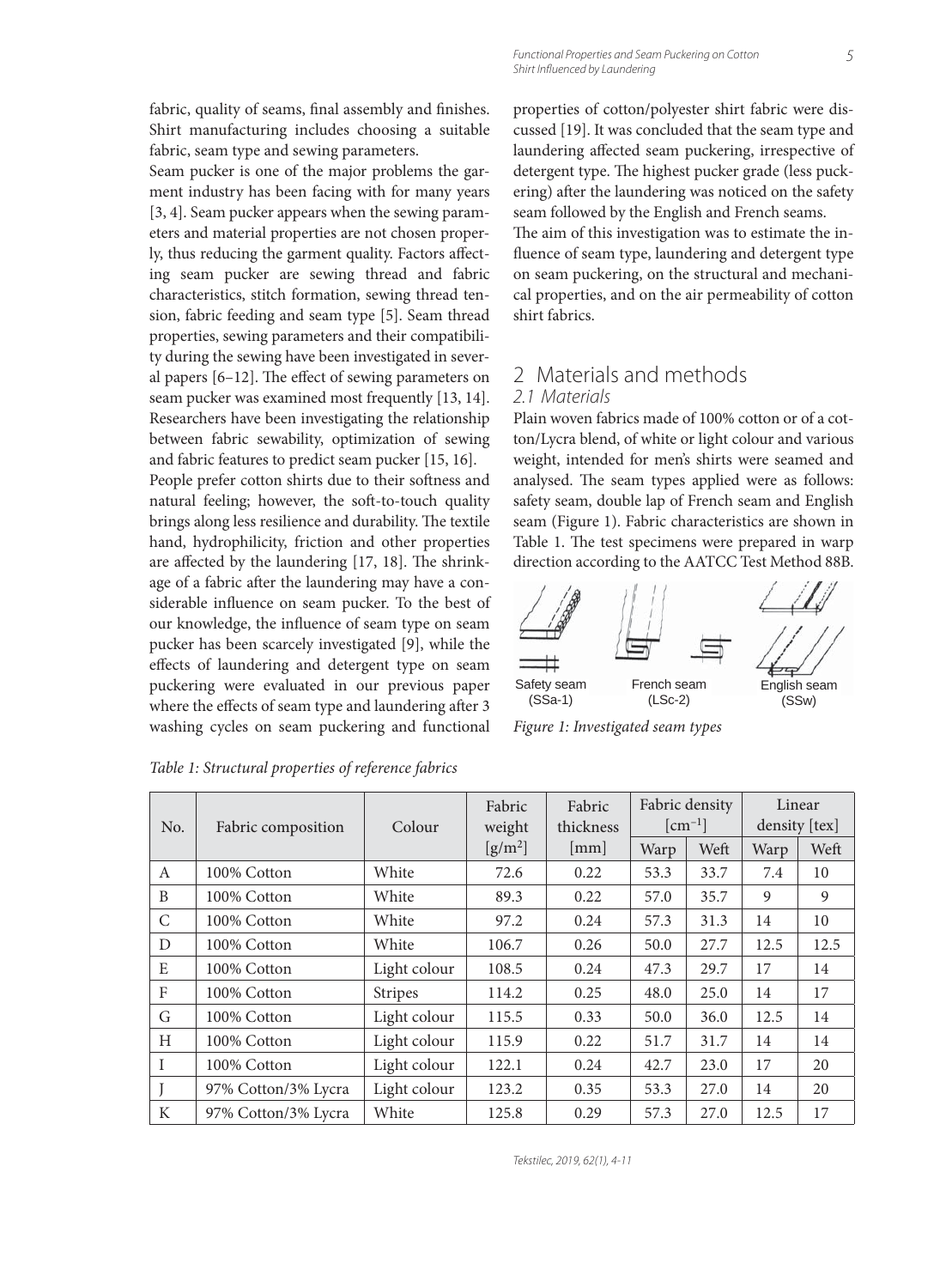The sewing was performed using sewing machines with industrial settings. The samples (with and without seams) were subjected to 3 washing cycles, using two detergents with different formulations. The evaluation of seam pucker was made after the washing and drying cycles on non-ironed shirts.

#### 2.2 Laundering procedure

The laundering was carried out using a front loading domestic washing machine with a horizontal axis under the following conditions: total load weight of 1.8 kg at 60 °C for 106 min. The detergents selected for the laundering procedure had different formulations and were commercially available. The declared composition of the powder detergent (P) was anionic (5–15%) and nonionic (5%) surfactants, soap, phosphate, zeolites, enzymes, polycarbonates, bleaching agent, optical brighteners and fragrances. The liquid detergent (L) was composed of anionic surfactant (15– 30%), benzyl benzoate, 2-(4-tetra-butylbenzyl) propyl aldehyde, hexyl-cinnamon aldehyde, coumarin, linalool, formaldehyde and fragrance. The quantity of liquid and powder detergents was 160 ml and 150 g per wash load, respectively. The samples were dried in vertical position at room temperature after the laundering. Three laundering cycles were applied.

#### 2.3 Measurements

The structural and mechanical properties, and air permeability as well as the seam characteristics of cotton shirt fabrics were investigated. The structural properties of cotton shirt fabrics were analysed by assessing fabric weight, warp and weft densities, fabric thickness, yarn linear density and shrinkage after 3 washing cycles. The mechanical properties of cotton

Functional Properties and Seam Puckering on Cotton Shirt Influenced by Laundering

shirt fabrics were analysed by evaluating tensile strength and elongation at break. Moreover, the seam characteristics of samples, e.g. seam thickness and seam pucker, were analysed. The investigated properties and the standards applied are shown in Table 2.

## 2.4 ANOVA analysis of variance

The influence of seam type, laundering process and detergent type on seam pucker was then determined using the ANOVA analysis of variance. One- and twofactor designs were used to structure the experiment, wherein the independent (factor) variables were seam type (3 levels: safety, French and English seams), laundering process (2 levels: un-laundered and laundered) and detergent type (2 levels: powder detergent P and liquid detergent L). The response (dependent) variable was the grade of seam pucker determined by the AATCC Test Method 88B. P-values lower than 0.05 show a significant influence of independent (factor) variables on the investigated property.

#### 3 Results and discussion

3.1 Functional properties of reference and laundered fabrics

The structural properties of tested fabrics are given in Table 3. The selected fabrics weighing between 72 and 126 g/m2 had an unbalanced woven structure with higher thread density in warp direction (Table 3). The fabrics exhibited shrinkage after the laundering with both detergents, in warp and weft direction, ranging between 0.5–9% and 0.5–4%, respectively (Table 3). Higher shrinkage was noticed in warp direction, due to the stress applied to warp during the weaving. Cotton fibres swell by about

| Property                                 | Standard           |
|------------------------------------------|--------------------|
| Fabric weight                            | ISO 3801           |
| Warp and weft densities                  | BS EN 1049-2       |
| Fabric thickness                         | ISO 5084           |
| Linear density                           | ISO 7211-5         |
| Shrinkage                                | <b>BS EN 25077</b> |
| Tensile strength and elongation at break | BS EN ISO 13934-1  |
| Air permeability                         | ISO 9237           |
| Seam thickness                           | ISO 5084           |
| Seam pucker                              | AATCC 88B          |

*Table 2: Investigated properties and used standards*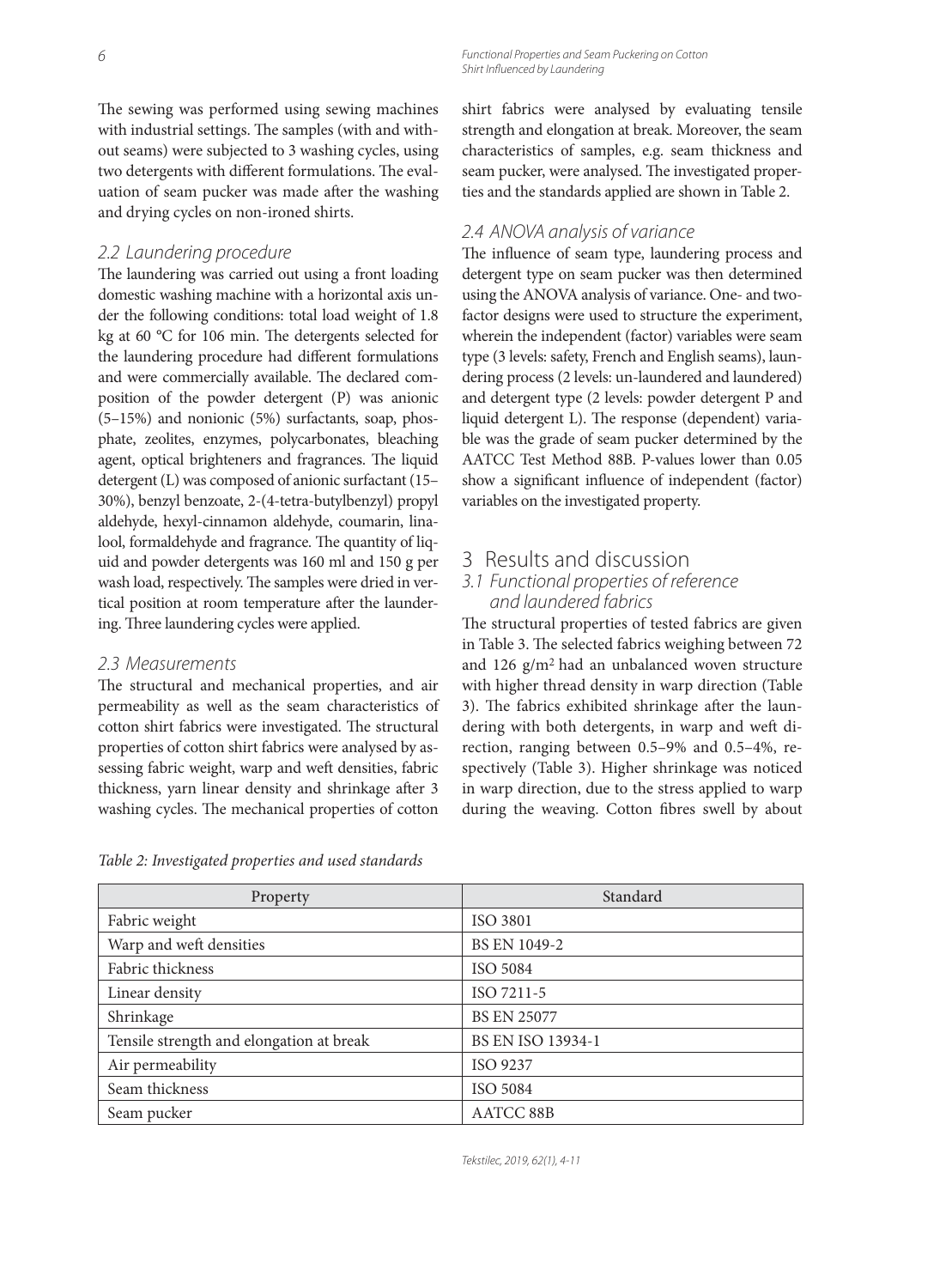Functional Properties and Seam Puckering on Cotton Shirt Influenced by Laundering

7

40% in volume when immersed in water [2]. This is mostly accounted by radial swelling, while the longitudinal swelling presents only an increase by about  $1-2\%$  in fibre length. In a woven structure, wet relaxation caused by fibre swelling leads to an increase in yarn crimp and thickening of the yarn cross-section. As a result, laundered fabrics have higher fabric weight, fabric warp and weft densities, fabric thickness (Table 3), elongation and tensile strength at break (Table 4). The fabric weight after the laundering increases slightly with the increase in warp and weft densities of a fabric resulting from the shrinkage. Fabric weight after the laundering with both detergents increased from 1.12 to 9.31% (Table 3). Fabric elongation at break and tensile strength increase slightly with the increase in fabric weight, resulting from fabric densities and interlacing yarns. The loss of tensile strength of a cotton shirt fabric after 25 washing cycles was evaluated in our previous paper, where the secondary effects of multiple laundering on cotton shirts were analysed through damage (loss of tensile strength), deposits of inorganic compounds and air permeability [20]. Slightly greater increases in fabric weight, fabric thickness and elongation at break were observed at fabrics laundered with a powder detergent, compared to those washed with a liquid detergent (Tables 3 and 4). As the temperature, time and mechanical action during the laundering were the same for

both used detergents, the differences in analysed properties came from different washing product ingredients. The powder detergent contained phosphate and zeolites as chelating agents, polycarbonates as soil dispersing agent, bleaching agent for the removal of stains, and optical brighteners and some fragrances commonly used to mask the odour of other chemical ingredients. Calcium ion binding is pH dependent and deteriorates markedly below pH 9.5. Phosphates provide alkalinity for calcium ion binding and activation of the bleaching system. 10% powder detergent solution provides the pH between 10 and 11. The liquid detergent contained a higher amount of surfactant, benzyl benzoate, linalool, coumarin and formaldehyde as preservative and did not contain bleaching agents; hence, the  $10\%$  detergent provided pH from 8.1 to 8.6. The swelling of cotton is pH dependable and is thus higher during the washing in a powder detergent solution than in a liquid detergent solution. A higher degree of swelling led to an increase of yarn crimp (weave angle) thickening of yarn cross-section as well as the fabric [2]. Shrinkage by more than 3% can produce undesirable problems [6].

Air permeability is an important property of fabric since clothing ventilation determines its comfort. However, air permeability is significantly influenced by yarn and fabric properties, e.g. yarn crimp, yarn cross-section, shape of fabric pores [21]. In the

|     |              | Fabric weight                |              | Density $\lceil$ cm <sup>-1</sup> |              |      |              |              | Fabric thick- |              |              | Shrinkage [%] |                |      |                |                |
|-----|--------------|------------------------------|--------------|-----------------------------------|--------------|------|--------------|--------------|---------------|--------------|--------------|---------------|----------------|------|----------------|----------------|
| No. |              | $\left[\frac{g}{m^2}\right]$ |              |                                   | Warp         |      |              | Weft         |               |              | ness [mm]    |               | P              |      | L              |                |
|     | $\mathbb{R}$ | $\mathbf{P}$                 | $\mathbf{L}$ | $\mathbf R$                       | $\mathbf{P}$ | L    | $\mathbb{R}$ | $\mathbf{p}$ | L             | $\mathbb{R}$ | $\mathbf{P}$ | L             | Warp           | Weft | Warp           | Weft           |
| А   | 72.6         | 75.9                         | 74.8         | 53.3                              | 60.5         | 57.7 | 33.7         | 40.5         | 39.0          | 0.22         | 0.29         | 0.25          | $\overline{4}$ | 1.5  | 3              | 2              |
| B   | 89.3         | 97.6                         | 93.5         | 57.0                              | 64.0         | 62.3 | 35.7         | 44.0         | 42.3          | 0.22         | 0.30         | 0.27          | 9              | 3.5  | $\overline{4}$ | 2.5            |
| C   | 97.2         | 120.5                        | 116.0        | 57.3                              | 64.0         | 63.0 | 31.3         | 35.5         | 34.7          | 0.24         | 0.30         | 0.30          | 3              | 3    | 1              | 2.5            |
| D   | 106.7        | 109.5                        | 107.9        | 50.0                              | 56.0         | 54.0 | 27.7         | 33.5         | 32.3          | 0.26         | 0.31         | 0.32          | $\overline{4}$ | 1.5  | 3              | 0.5            |
| E   | 108.5        | 116.3                        | 115.3        | 47.3                              | 60.0         | 58.3 | 29.7         | 34.5         | 33.0          | 0.24         | 0.30         | 0.30          | 1              | 1    | 1              | 1              |
| F   | 114.2        | 116.8                        | 117.0        | 48.0                              | 55.0         | 53.3 | 25.0         | 29.0         | 28.0          | 0.25         | 0.31         | 0.29          | 1              | 2    | 1              | 2.5            |
| G   | 115.5        | 119.7                        | 120.4        | 50.0                              | 61.0         | 60.0 | 36.0         | 42.0         | 40.7          | 0.33         | 0.43         | 0.40          | 1.5            | 3    | 0.5            | $\overline{4}$ |
| H   | 115.9        | 118.7                        | 118.2        | 51.7                              | 60.0         | 58.0 | 31.7         | 37.0         | 34.7          | 0.22         | 0.29         | 0.26          | 2              | 1.5  | 1.5            | 2.3            |
| I   | 122.1        | 124.2                        | 122.1        | 42.7                              | 55.5         | 47.0 | 23.0         | 30.0         | 25.0          | 0.24         | 0.33         | 0.29          | $\mathfrak{D}$ | 1    | $\Omega$       | 0.5            |
|     | 123.2        | 129.3                        | 124.6        | 53.3                              | 62.0         | 60.0 | 27.0         | 34.0         | 31.7          | 0.35         | 0.39         | 0.42          | $\overline{4}$ | 1    | 2.5            | $\mathbf{0}$   |
| K   | 125.8        | 129.4                        | 130.7        | 57.3                              | 70.0         | 67.7 | 27.0         | 31.0         | 29.3          | 0.29         | 0.33         | 0.34          | 1.5            | 3    |                | 3              |

*Table 3: Structural properties of reference fabrics (R), and fabrics laundered with powder (P) and liquid (L) detergents*

Tekstilec, 2019, 62(1), 4-11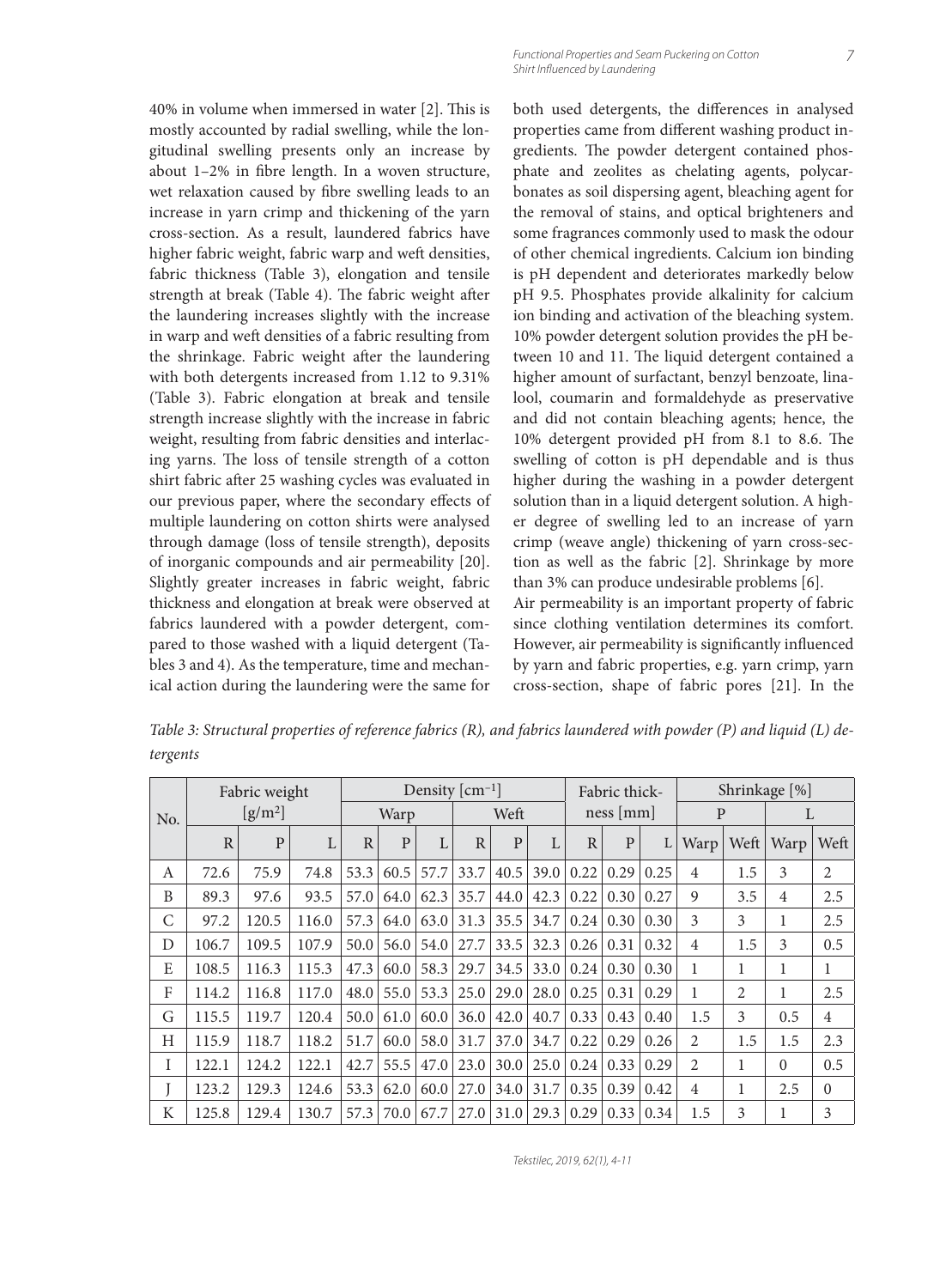| No. |     | Tensile strength $_{(warp)}$ [N] |              |             | Elongation at break $_{(warp)}$ [%] |      | Air permeability $[l/(m^2/s)]$ |              |     |  |
|-----|-----|----------------------------------|--------------|-------------|-------------------------------------|------|--------------------------------|--------------|-----|--|
|     | R   | $\mathbf{P}$                     | $\mathbf{L}$ | $\mathbf R$ | P                                   | L    | $\mathbb{R}$                   | $\mathbf{p}$ | L   |  |
| A   | 463 | 469                              | 469          | 7.3         | 9.9                                 | 9.3  | 466                            | 283          | 353 |  |
| B   | 680 | 568                              | 632          | 12.3        | 18.5                                | 16.3 | 543                            | 167          | 280 |  |
| C   | 743 | 789                              | 745          | 12.8        | 14.3                                | 13.2 | 125                            | 81           | 127 |  |
| D   | 504 | 441                              | 524          | 12.8        | 15.6                                | 14.7 | 273                            | 142          | 200 |  |
| E   | 435 | 466                              | 435          | 5.8         | 6.6                                 | 6.2  | 488                            | 372          | 472 |  |
| F   | 592 | 634                              | 601          | 8.3         | 9.2                                 | 8.7  | 357                            | 285          | 334 |  |
| G   | 683 | 679                              | 667          | 7.7         | 8.0                                 | 7.7  | 474                            | 299          | 318 |  |
| Н   | 636 | 596                              | 641          | 10.0        | 10.1                                | 9.9  | 196                            | 167          | 200 |  |
| I   | 535 | 529                              | 562          | 5.8         | 6.9                                 | 6.6  | 465                            | 409          | 506 |  |
|     | 600 | 577                              | 602          | 16.8        | 10.1                                | 18.8 | 75                             | 49           | 61  |  |
| K   | 990 | 893                              |              | 13.4        | 14                                  | 14.3 | 94                             | 61           | 61  |  |

*Table 4: Mechanical properties and comfort of reference (R) fabrics, and fabrics laundered with powder (P) and liquid (L) detergents*

present study, air permeability decreased with an increase in fabric weight. Lighter fabrics, i.e. fabrics A and B, had higher air permeability (Table 4). The increase in shrinkage, fabric weight, and warp and weft densities, and probably the thickening of yarn cross-section and formation of smaller pores after the laundering as well led to lower air permeability. A greater alteration in the structural properties of the fabrics laundered with a powder detergent suggests more intensive changes in the yarn cross-section and pore shape, which determined a decrease

in air permeability, compared to the properties of the fabrics washed with a liquid detergent.

The changes in the structural characteristics discussed above may have an influence on seam puckering as well.

#### 3.2 Seam puckering of reference and laundered samples

The results of subjectively evaluating the seam pucker for the analysed seam types at the initial stage of fabrics are shown in Table 5. Grade 5 represents the best

*Table 5: Seam pucker and seam thickness of reference (R) samples, and samples laundered with powder (P) and liquid (L) detergents as function of seam type*

|     | Seam pucker grade |                |     |                |                |                |                |                | Seam thickness [mm] |                   |        |      |      |        |                   |      |         |      |
|-----|-------------------|----------------|-----|----------------|----------------|----------------|----------------|----------------|---------------------|-------------------|--------|------|------|--------|-------------------|------|---------|------|
| No. |                   | Safety         |     |                | French         |                |                | English        |                     |                   | Safety |      |      | French |                   |      | English |      |
|     | R                 | P              |     | R              | P              | L              | R              | P              |                     | R                 | P      |      | R    | P      |                   | R    | P       | L    |
| A   | $\mathfrak{D}$    | $\mathfrak{D}$ | 2.5 | 2.33           |                | $\overline{2}$ | 3.33           | $\mathfrak{D}$ | 3                   | 0.78              | 0.69   | 0.66 | 0.86 | 0.80   | 0.90 <sup>°</sup> | 0.90 | 0.88    | 0.99 |
| B   | 1.66              | 3              | 3   | 3              | 2.67           | 3              | 3.66           | 3              | 3                   | 0.78              | 0.68   | 0.66 | 0.91 | 0.94   | 1.05              | 0.96 | 1.07    | 1.02 |
| С   | 3.33              | $\overline{4}$ | 4   | 4              | 2.67           | 3.33           | $\overline{4}$ | 3              | 3.33                | 0.93              | 0.83   | 0.84 | 1.02 | 1.06   | 0.98              | 1.18 | 1.31    | 1.13 |
| D   | 2.33              | 4              | 3.5 | $\overline{4}$ | 2.33           | 3.67           | $\overline{4}$ | 2.67           | 3.67                | 0.86              | 0.76   | 0.75 | 1.06 | 1.06   | 1.02              | 1.18 | 1.26    | 1.21 |
| E   | 3.17              | 3.5            | 4   | 3.33           | $\mathcal{L}$  | 3              | $\overline{4}$ | 2.33           | 3                   | 0.96              | 0.84   | 0.76 | 1.06 | 1.11   | 0.95              | 1.20 | 1.20    | 1.06 |
| F   | 2.66              | 3              | 3   | 2.33           | $\overline{2}$ | $\overline{2}$ | $\overline{4}$ | 3              | 3                   | 0.94              | 0.83   | 0.89 | 1.09 | 1.05   | 1.03              | 1.19 | 1.17    | 1.19 |
| G   | 2.67              | 3              | 3   | $\overline{4}$ | 2.67           | 2.33           | 4.33           | 3              | 2.33                | 0.85              | 0.79   | 0.85 | 1.05 | 1.09   | 1.15              | 1.25 | 1.36    | 1.32 |
| Н   | 2.66              | 3              | 3   | 3.33           | 1.33           | 2              | $\overline{4}$ | 2              | 3                   | 0.88              | 0.74   | 0.70 | 1.09 | 1.05   | 0.99              | 1.20 | 1.10    | 1.08 |
|     | 3.33              | $\mathfrak{D}$ | 3   | 3              | 1              | 3              | 3.33           | $\overline{2}$ | 3                   | 0.90 <sub>1</sub> | 0.79   | 0.80 | 1.10 | 1.14   | 1.07              | 1.34 | 1.29    | 1.22 |
|     | 2.66              | 3              | 4   | 3.6            | 3.33           | 3              | 4.66           | 3              | 3                   | 0.82              | 0.74   | 0.74 | 1.03 | 1.05   | 1.02              | 1.27 | 1.33    | 1.31 |
| K   | 2.75              | 3              | 3   | $\overline{4}$ | 2.5            | 4              | 4              | 3              | 2.5                 | 0.80              | 0.69   | 0.73 | 0.97 | 1.01   | 1.00              | 1.16 | 1.21    | 1.18 |

Tekstilec, 2019, 62(1), 4-11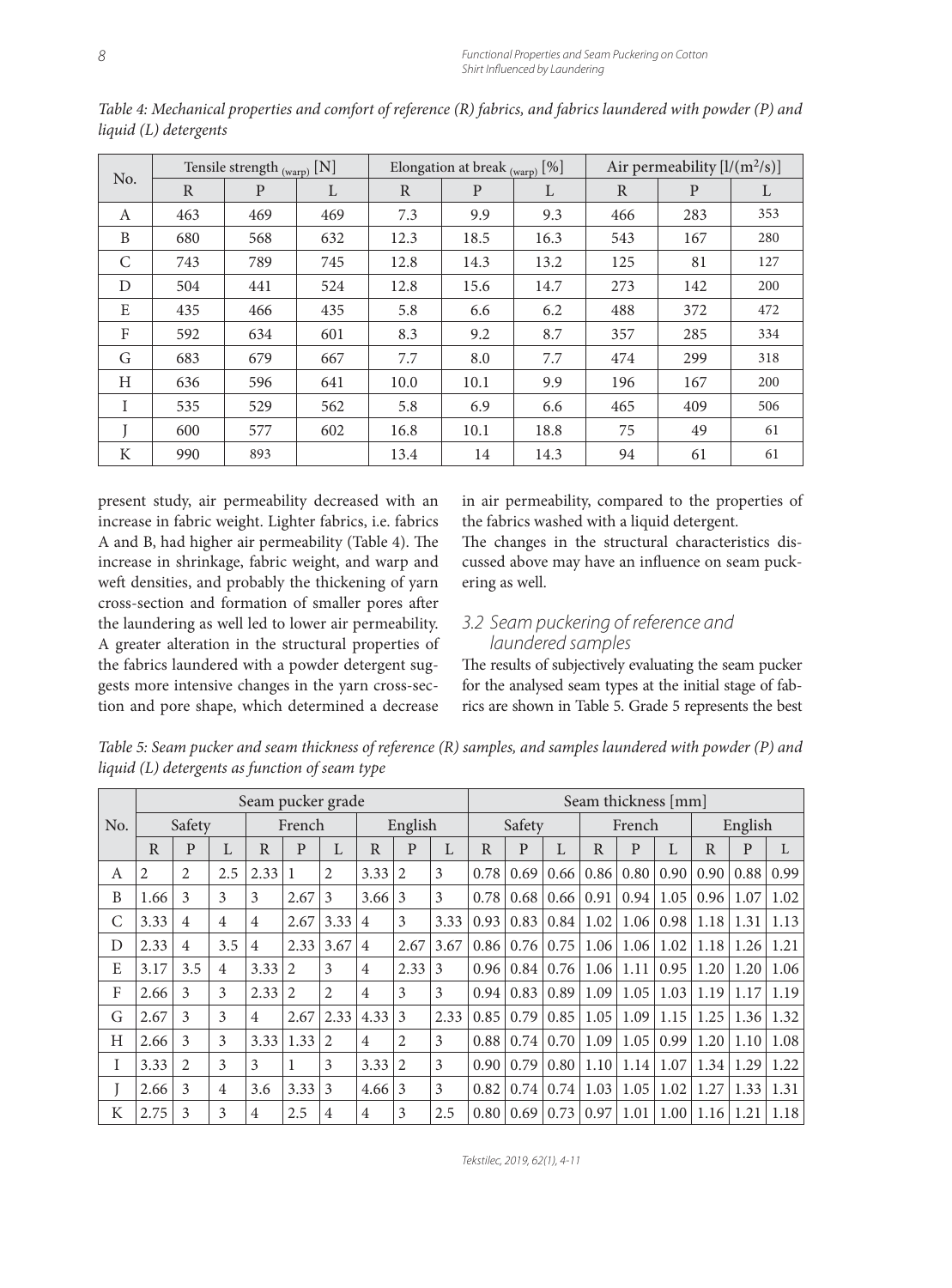level of seam appearance, while grade 1 represents the poorest one. In general, fabrics react differently to sewing due to their nonlinear structure [22]. The increase in fabric weight and fabric thickness for the reference fabrics resulted in smaller seam puckering for all seam types. Yarns in light fabric weight are aligned in very thin layers that could easily compensate for the sewing thread as it is introduced into the seam. In the case of thin fabrics, there could be sufficient space to accommodate a sewing thread with displacement of yarns. Hence, stitching along a straight line will distort and push adjacent yarns in the fabric, which will cause seam pucker. It is known that thicker and more rigid fabrics crease less [6]. Some dependence was found between fabric weight and seam pucker for the reference samples, and a positive linear correlation between fabric thickness and seam pucker for the English seam (correlation coefficient 0.78). Dependence between fabric thickness and seam pucker was also found for the French seam; however, not for the safety seam.

The average values of seam pucker for the analysed seam types are presented in Figure 2. The results in Figure 2 show that the English seam determined the smallest seam puckering, followed by the French and safety seams. The significant influence of seam type on seam pucker was confirmed by the analysis of variance (ANOVA) (Table 6).



*Figure 2: Average values of seam pucker of reference samples, and samples laundered with powder (P) and liquid (L) detergents as function of seam type*

The thickness of analysed seam types is shown in Table 5, which reveals that the English seam has the highest seam thickness, followed by the French and safety seams. Furthermore, fabrics of higher weight show higher seam thickness. However, seam thickness also varies within the same type of seam due to the increased fabric weight. A positive linear correlation between the fabric weight and seam thickness was found for the English and French seams (correlation coefficients of 0.87 and 0.74, respectively).

Seam pucker may be acceptable after the sewing, but under the impact of laundering, as the fabric shrinks, puckering may worsen. The results of evaluating the seam pucker of laundered samples with powder and liquid detergents as a function of seam type are shown in Table 5. The influence of seam type on the seam pucker of the samples laundered with a powder detergent P is shown in Figure 2. It may be noted that the safety seam led to the least seam puckering, followed by the English and French seams. A single row of stitches in the safety seam, compared to the French seam, which contains two close rows of stitches and more fabric layers in the seam cross-section (Figure 1), [23] can lead to the least distortion of the material. Thus, it may be concluded that the French seam is more inclined to cause seam pucker. Despite the English seam also containing more rows of stitches (in the first stage two parallel rows and in the second stage an additional one), compared to the French seam, this seam shows less puckering due to the longer distance between the first two rows of stitches. The analysis of variance (ANOVA) confirmed that the seam type is an influencing factor for seam puckering (Table 6). A similar behaviour was found for cotton/polyester shirt fabrics – the safety seam exhibited a higher pucker grade (less puckering), followed by the English and French seams [19]. The influence of seam type on seam puckering for the samples laundered with a liquid detergent L is shown in Figure 2. The safety seam shows the least seam puckering, followed by the English and French seams. This trend could also be observed on the samples subjected to the laundering with a powder detergent P. However, ANOVA confirmed that the seam type did not have a significant influence on the seam pucker for the samples laundered with a liquid detergent L (Table 6). The changes in the structural properties of the laundered samples had a great influence

*Table 6: Influence of seam type on seam pucker analysed by p-value (ANOVA analysis of variance)* 

| ANOVA outputs                   | Dependent variables (responses) – seam pucker grade |                    |                    |  |  |
|---------------------------------|-----------------------------------------------------|--------------------|--------------------|--|--|
| Independent variables (Factors) | Reference                                           | Powder detergent P | Liquid detergent L |  |  |
| Seam type                       | 0.000                                               | 0.008              | 0.185              |  |  |

Tekstilec, 2019, 62(1), 4-11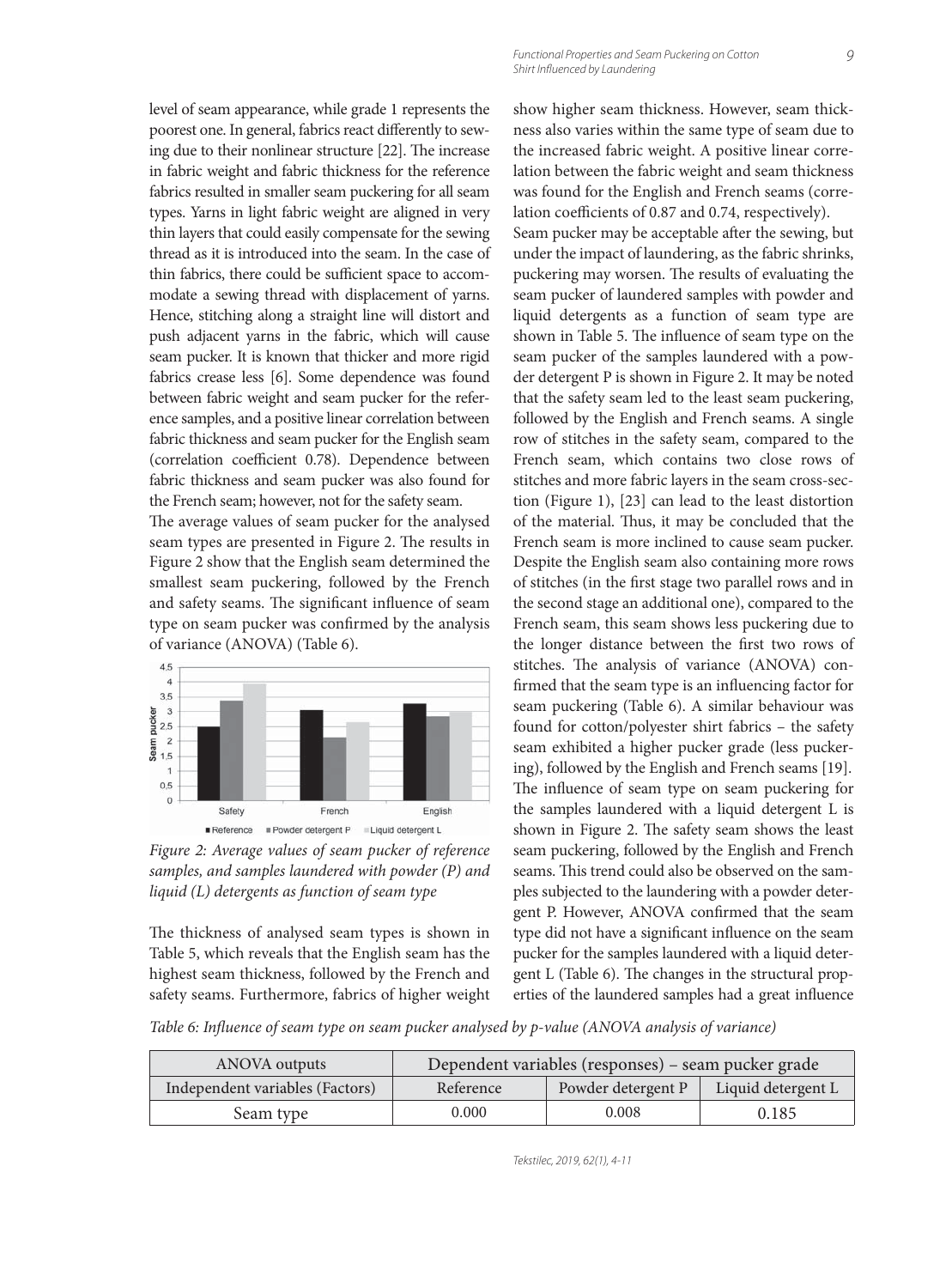on the seam thickness. A positive linear correlation between the fabric weight and seam thickness was found for the French (correlation coefficient 0.83) and English (correlation coefficient 0.83) seams subjected to the laundering with a powder detergent P.

The influence of the laundering process and seam type on seam pucker is shown in Figure 2. The seam pucker of the samples washed with a powder detergent P followed the same evolving trend as that for the samples laundered with a liquid detergent L. The safety seam showed the least seam puckering, followed by the English and French seams. The laundering with both detergents affected the seam pucker grades for the English and French seams, while the safety seam was not affected. ANOVA analysis confirmed that the laundering process with both detergents and seam types, as well as their combined effects has a significant influence on seam puckering (Table 7).

However, analysing the influence of the detergent and seam type on seam pucker (Figure 2), a significant difference in seam pucker can be observed. Higher seam puckering was observed when laundering with a powder detergent P, compared to the liquid one. The significant influence of detergent type and seam type on seam pucker was also confirmed by ANOVA analysis (Table 8). The differences in seam pucker on the samples laundered with the two detergent types could be explained by the fact that the samples undergo some quality changes during the laundering, which are also related to the detergent formulation.

# 4 Conclusion

The present study revealed that the structural and mechanical properties, and air permeability of cotton shirt woven fabrics were affected by laundering after 3 washing cycles because of shrinkage and by detergent type. The laundering with a powder detergent induced a greater increase in fabric weight, fabric thickness and elongation at break, and decreased its air permeability. These changes also influenced seam pucker and seam thickness. Seam type had a significant influence on seam pucker both before and after the laundering; however, generally, laundering increased seam pucker. The safety seam demonstrated the least seam puckering after the laundering, followed by the English and French seams. The reference samples exhibited the opposite trend.

In conclusion, determining the relation between seam pucker, seam type, laundering process and detergent type can help apparel manufacturers in the selection of fabrics.

## References

 1. RIANA, M. A., GLOY, S. T., GRIES, T. Weaving technologies for manufacturing denim. In *Denim manufacture, fi nishing and applications*. Edited by Paul Roshan. Aachen, Germany : Woodhead Publishing, 2015, pp 159−186, 10.1016/ B978-0-85709-843-6.00006-8.

*Table 7: Infl uence of laundering process and seam type on seam pucker analysed by p-value (ANOVA analysis of variance)*

| ANOVA outputs                   | Dependent variables (responses) – seam pucker grade |                    |  |  |  |  |
|---------------------------------|-----------------------------------------------------|--------------------|--|--|--|--|
| Independent variables (Factors) | Powder detergent P                                  | Liquid detergent L |  |  |  |  |
| Laundering process              | 0.000                                               | 0.035              |  |  |  |  |
| Seam type                       | 0.007                                               | 0.009              |  |  |  |  |
| Laundering process*Seam type    | 0.000                                               | 0.000              |  |  |  |  |

Table 8: Influence of detergent and seam type on seam pucker analysed by p-value (ANOVA analysis of vari*ance)*

| ANOVA outputs                   | Dependent variables (Responses) |  |  |  |  |
|---------------------------------|---------------------------------|--|--|--|--|
| Independent variables (Factors) | Seam pucker grade               |  |  |  |  |
| Detergent type                  | 0.004                           |  |  |  |  |
| Seam type                       | 0.001                           |  |  |  |  |
| Detergent type*Seam type        | 0.369                           |  |  |  |  |